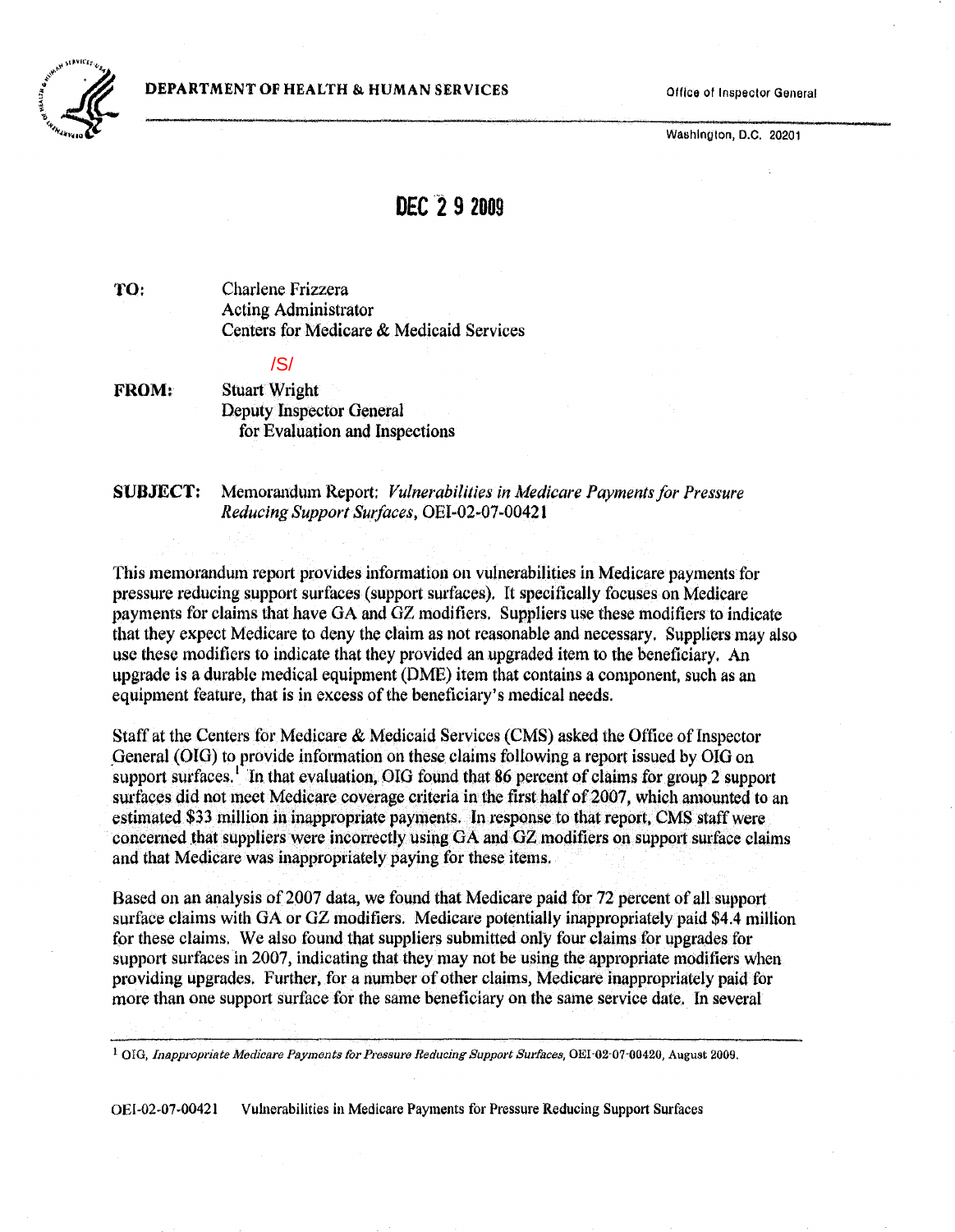other instances, Medicare paid for a higher priced support surface, as opposed to a lower priced support surface.

# **BACKGROUND**

# **Pressure Reducing Support Surfaces**

Support surfaces are used for the care or prevention of pressure ulcers. A pressure ulcer, also known as a bedsore or decubitus ulcer, is an area of skin that breaks down when a person stays in one position for too long without shifting his or her weight. Pressure ulcers commonly occur among the elderly and among individuals with spinal cord injuries. Medicare pays for most support surfaces as rental items under its Part B DME benefit. In 2007, Medicare payments for all support surfaces totaled \$137 million, \$118 million of which was for rentals.

CMS categorizes support surfaces into three groups based on the complexity of their features. The three support surface groups have varying characteristics and include the following:

- Group 1 support surfaces are generally designed to be placed on top of standard hospital or home mattresses and include pressure pads and mattress overlays (foam, air, water, or gel). These support surfaces may be rented or purchased.
- Group 2 support surfaces, which can be special mattresses used alone or placed directly over a bedframe, include powered air flotation beds, powered pressure reducing air mattresses, and nonpowered advanced pressure reducing mattresses. These support surfaces may only be rented and are more expensive than Group 1 support surfaces.
- Group 3 support surfaces are complete bed systems, known as air-fluidized beds, which simulate the movement of fluid by circulating filtered air through silicone-coated ceramic beads. These support surfaces may only be rented and are the most expensive of the groups.

# **Modifiers for Services Not Reasonable and Necessary**

GA or GZ modifiers can be used to bill for certain Part B items or services, including support surfaces, that are expected to be denied by Medicare as not reasonable and necessary.<sup>[2](#page-1-0)</sup> For DME items, examples of when suppliers can use these modifiers include the following: $3$ 

- (1) The item was not ordered by a provider who is qualified to prescribe the item.
- (2) The item does not meet medical necessity criteria or frequency guidelines.
- (3) The item is the same as or similar to covered items that the beneficiary is already using.

<span id="page-1-0"></span> $2$  CMS added the GZ modifier and issued instructions to suppliers on how to use both the GZ and GA modifiers, effective January 1, 2002. CMS Program Memorandum, CR 1820, Transmittal B-02-020, Coding for Non-Covered Services and Services Not Reasonable and Necessary, March 27, 2002.

<span id="page-1-1"></span><sup>3</sup> See, e.g., Noridian Administrative Services LLC, "Proper Use of GY, GA, and GZ Modifiers," Happenings, August 2007. Available online at https://www.noridianmedicare.com/dme/news/bulletins/happenings/issue6\_aug07.pdf. Accessed on August 10, 2009.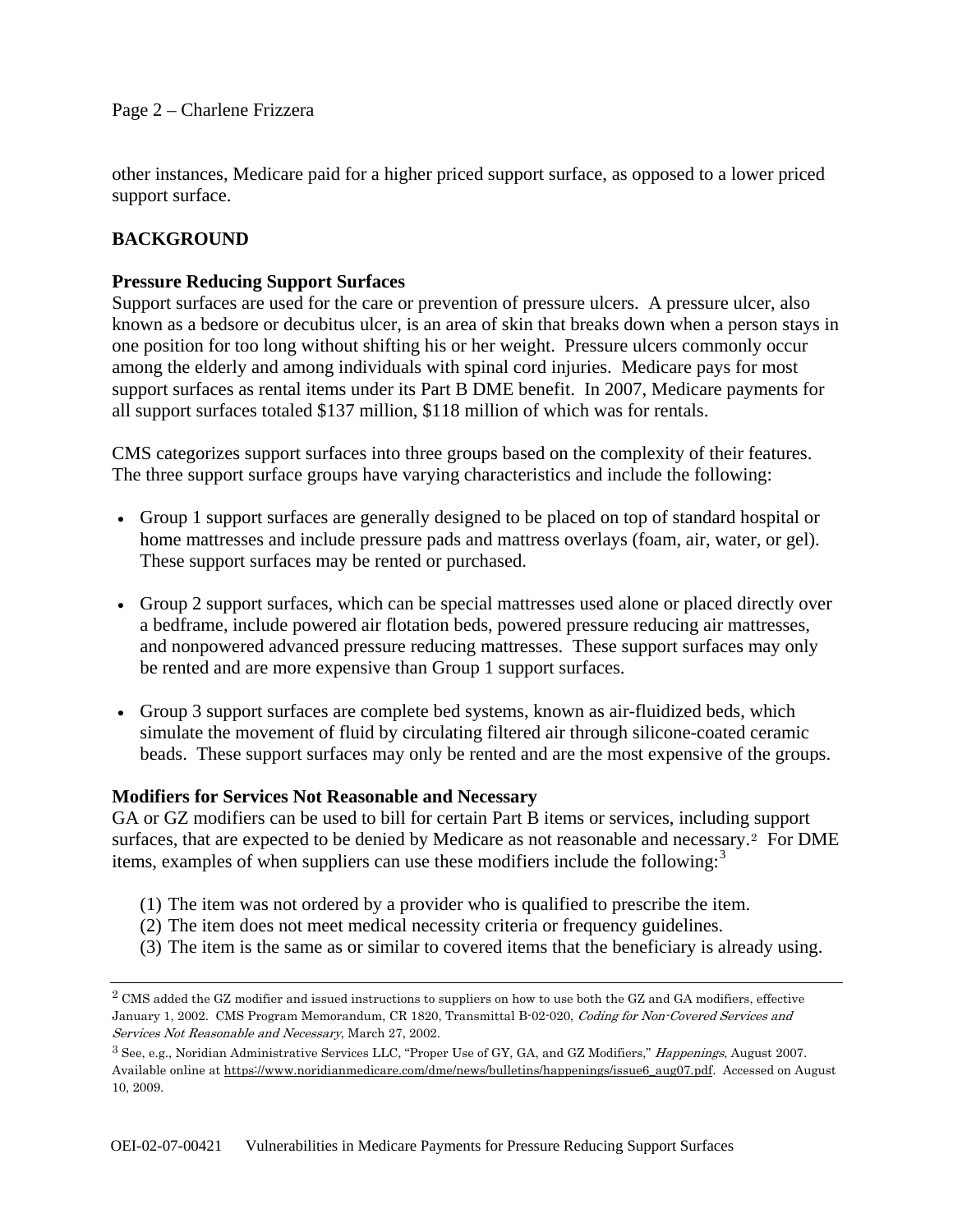- (4) The safety or effectiveness of the item in the home setting has not been established.
- (5) The item is experimental or investigational.

Suppliers use the GA modifier when they have a signed Advance Beneficiary Notice of Noncoverage (ABN) on file.<sup>[4](#page-2-0)</sup> The purpose of the ABN is to inform a Medicare beneficiary, before he or she receives specified items or services, that Medicare certainly or probably will not pay for the item or service on that particular occasion.[5](#page-2-1) A beneficiary may sign the ABN and indicate on the form that he or she accepts liability for the item or service and may need to pay out-of-pocket or through other insurance if Medicare denies payment.[6](#page-2-2) In contrast, suppliers use the GZ modifier when they expect that the claim will be denied as not reasonable and necessary, but do not have an ABN on file.[7](#page-2-3) In these cases, if Medicare denies the claim as not reasonable and necessary, the beneficiary cannot be held liable for the cost of the item.

# **Upgrades**

An upgrade is a DME item that contains a component, such as an equipment feature, that is in excess of the beneficiary's medical needs.<sup>[8](#page-2-4)</sup> The supplier may choose to provide an upgrade to the beneficiary free of charge, perhaps for the supplier's own convenience. The supplier may also charge the beneficiary for an upgrade, perhaps because the upgrade was requested by the beneficiary. In the case of support surfaces, a Group 1 support surface can be upgraded to a Group 2 or Group 3 support surface, or a Group 2 support surface can be upgraded to a Group 3 support surface.

When a supplier provides an upgraded DME item, it must use certain modifiers on the claim to indicate that such an upgrade occurred. If the supplier is providing the upgrade free of charge, the supplier submits a claim for the item that the beneficiary qualifies for and adds a GL modifier to the claim.[9](#page-2-5) If the supplier wants to obtain payment for the upgrade, the supplier submits two line items on the claim: the first line item is for the upgraded item and the second line item is for the item that the beneficiary actually qualifies for. The supplier adds a GA or GZ modifier to the

<span id="page-2-0"></span> $^4\,$  CMS Program Memorandum, CR 1820, Transmittal B-02-020, Coding for Non-Covered Services and Services Not Reasonable and Necessary, March 27, 2002. In 2007, the ABN was known simply as the Advance Beneficiary Notice. See Form No. CMS-R-131-G, June 2002.

<span id="page-2-1"></span><sup>5</sup> CMS, Medicare Claims Processing Manual, Pub. No. 100-04, "Ch. 30 - Financial Liability Protections," §40.3 (October 1, 2003). The Financial Liability Protection provisions of the Social Security Act protect beneficiaries and healthcare providers under certain circumstances from unexpected liability for charges associated with claims that Medicare does not pay. See CMS, Medicare Claims Processing Manual, Pub. No. 100-04, "Ch. 30 - Financial Liability Protections," §10 (October 1, 2003).

<span id="page-2-2"></span><sup>6</sup> The beneficiary could also indicate on the ABN that he or she chooses not to receive the item or service. See Form No. CMS-R-131-G that was in effect in 2007. In addition, CMS revised the ABN in March 2008 to provide an additional option to indicate that a beneficiary would pay for the item or service and the supplier would not bill Medicare. See Form No. CMS-R-131.

<span id="page-2-3"></span><sup>7</sup> CMS Program Memorandum, CR 1820, Transmittal B-02-020, Coding for Non-Covered Services and Services Not Reasonable and Necessary, March 27, 2002.

<span id="page-2-4"></span><sup>8</sup> CMS, Medicare Claims Processing Manual, Pub. No. 100-04, "Ch. 20 - Durable Medical Equipment, Prosthetics, Orthotics, and Supplies," § 120 (as of Rev. 1142; effective April 1, 2007).

<span id="page-2-5"></span> $9$  Ibid.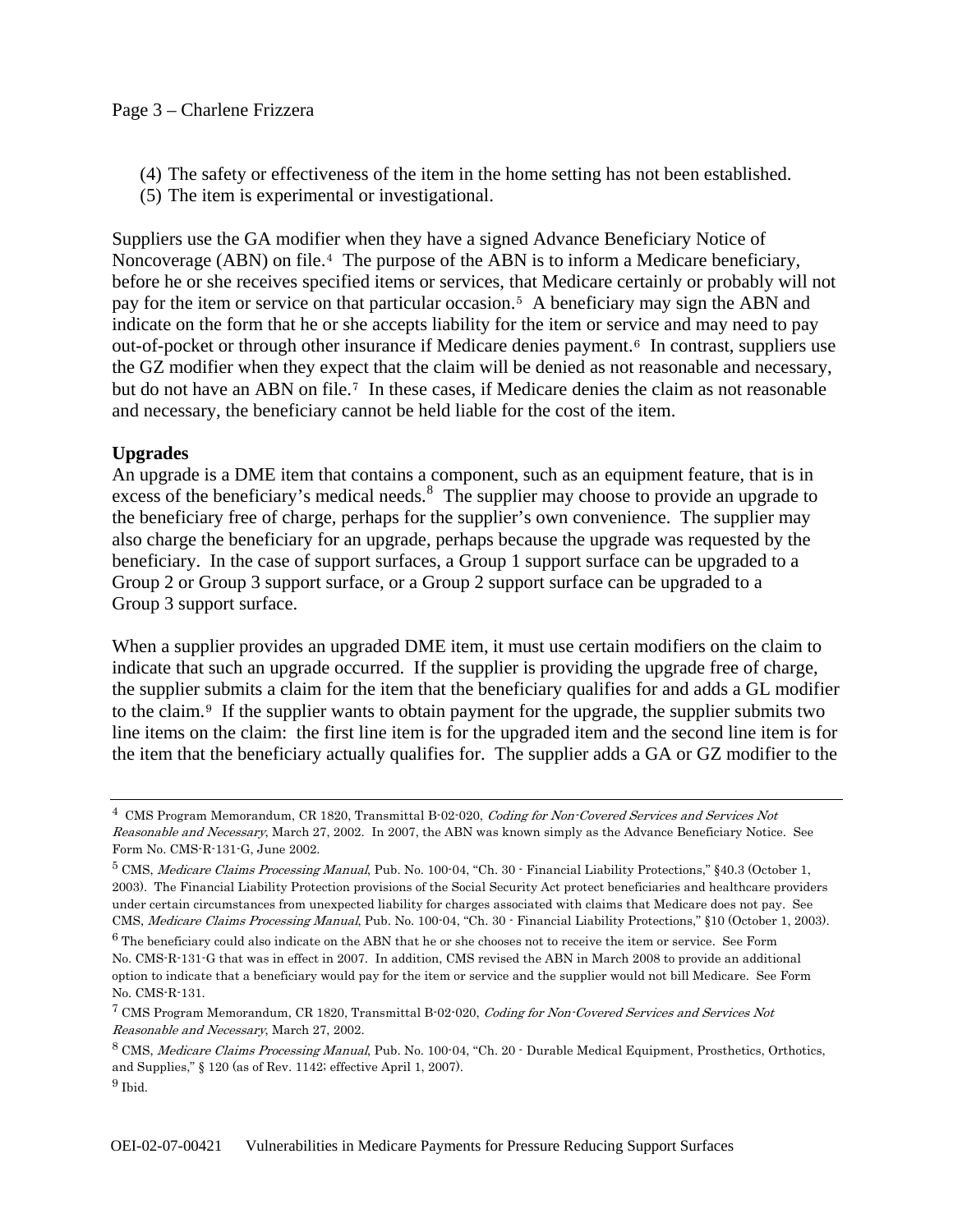first line item to indicate that it expects the claim for the upgrade to be denied as not reasonable and necessary. The supplier adds a GK modifier to the second line item to indicate that the item is associated with the GA or GZ modifier and is reasonable and necessary.[10](#page-3-0) When an upgrade is not medically necessary, Medicare should deny the first line item and allow the second line item $11$ 

#### **Claims Processing and Program Safeguard Activities**

CMS contracts with four Durable Medical Equipment Medicare Administrative Contractors (DME MAC) that are responsible for processing and paying all DME claims. CMS may provide instruction to DME MACs to process certain claims for review or denial. Currently, there is no claims processing instruction to DME MACs for how to process claims with either a GA or a GZ modifier.[12](#page-3-2), [13](#page-3-3)

# **METHODOLOGY**

This analysis focuses on all Part B claims for Group 1, 2, and 3 support surfaces with a date of service in 2007. We obtained the universe of support surface claims from CMS's National Claims History file. Multiple line items may be billed within a single claim. For the purposes of this report, we refer to a line item as a claim. In total, there were 197,145 denied claims and 504,848 allowed claims.

For the first part of our analysis, we determined the proportion of all claims that had a GA or GZ modifier that Medicare denied and the proportion of these claims that Medicare allowed. We then calculated the total amount Medicare potentially inappropriately paid for these claims. For the second part of our analysis, we determined the number of sets of claims in which Medicare paid for two or more support surfaces for the same beneficiary on the same service date.[14](#page-3-4) We excluded claims that had a GA or GZ modifier from this analysis to keep this part of the analysis

<span id="page-3-0"></span><sup>&</sup>lt;sup>10</sup> Suppliers must give an ABN to a beneficiary prior to furnishing an item or service when they expect Medicare to reduce the level of payment because part of the item or service is not reasonable and necessary. See CMS, Medicare Claims Processing Manual, Pub. No. 100-04, "Ch. 30- Financial Liability Protections," § 50.7.5 (as of Rev. 1; effective October 1, 2003).

<span id="page-3-1"></span><sup>&</sup>lt;sup>11</sup> CMS, Medicare Claims Processing Manual, Pub. No. 100-04, "Ch. 20 - Durable Medical Equipment, Prosthetics, Orthotics, and Supplies," § 120 (as of Rev. 1142; effective April 1, 2007).

<span id="page-3-2"></span> $12$  The only claims processing instructions provided to DME MACs for Part B claims with GA or GZ modifiers is to treat a claim as unprocessable if the supplier added both a GA and GZ modifier to the same claim line item. See CMS, Medicare Claims Processing Manual, Pub. No. 100-04, "Ch. 23 - Fee Schedule Administration and Coding Requirements," §§ 20.9.1.1 (as of Rev. 1; effective October 1, 2003).

<span id="page-3-3"></span><sup>&</sup>lt;sup>13</sup> CMS recently provided additional instructions to contractors on the use of modifiers associated with ABNs for Part A claims submitted by institutional providers. Beginning in April 2010, Part A claims with a GA modifier will be automatically denied as a beneficiary liability. In addition, Medicare created a new GX modifier for providers to indicate that they voluntarily provided an ABN to the beneficiary for a service or item that is not covered under the Medicare statute. Part A claims with a GX modifier will be automatically denied as a beneficiary liability. See CMS, Pub 100-04 Medicare Claims Processing, CR 6563, Transmittal 1840, Billing for Services Related to Voluntary Uses of Advanced Beneficiary Notices of Noncoverage, October 29, 2009.

<span id="page-3-4"></span><sup>&</sup>lt;sup>14</sup> There is one situation in which a supplier could potentially order two different replacement parts for a Group 1 support surface at the same time. We did not include these sets of claims in our analysis.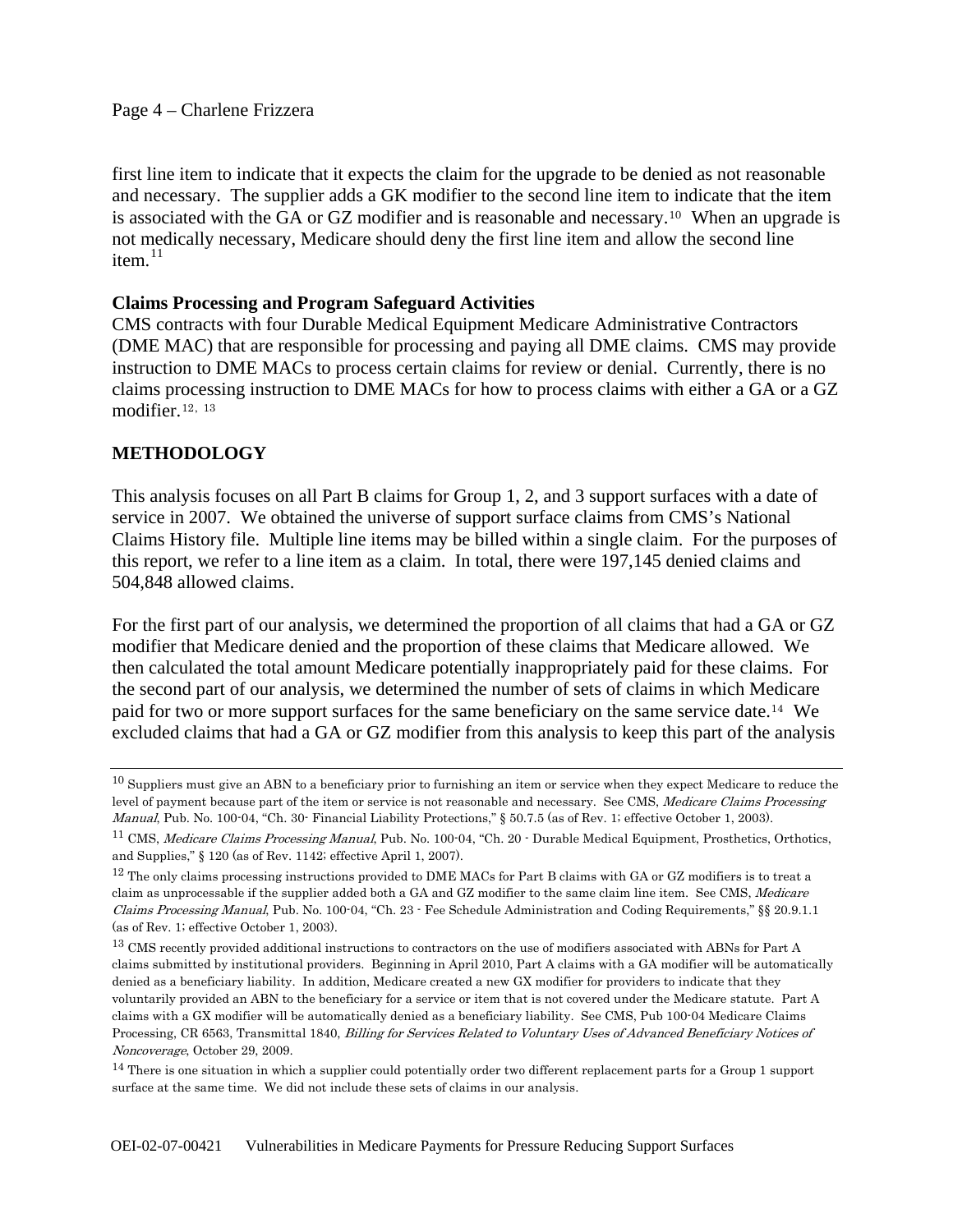distinct from the first. For these sets of claims, we considered the amount that Medicare paid for the lower priced support surface to be appropriate and any higher priced support surfaces to be inappropriate. Finally, we identified additional sets of claims in which Medicare paid for a higher priced support surface and denied a lower priced support surface for the same beneficiary on the same service date. If these were for upgrades, Medicare should have only paid for the lower priced support surface, as opposed to the higher priced support surface. To identify these claims, we matched the allowed and denied claims by beneficiary and service date. For each set of claims, we calculated the difference between the higher priced support surface and the lower priced support surface as the amount that Medicare potentially inappropriately paid for these claims.

For these analyses, we took a conservative approach by only including claims that had the same service date because there could be legitimate reasons for a beneficiary to rent two support surfaces on different dates during a month. For example, a beneficiary may rent one support surface, have an unexpected hospital stay, and return home needing a different support surface in the same month.

We also determined whether the claims in our analysis were associated with the same supplier based on the supplier's business name. We obtained each supplier's business name from the National Supplier Clearinghouse. Using the supplier's business name allowed us to combine all of a supplier's branch locations.[15](#page-4-0)

In addition, we looked at the frequency of GA and GZ modifiers in a sample of support surface claims that we reviewed for medical necessity in a previous evaluation.[16](#page-4-1) We analyzed these data to determine the number of claims with GA or GZ modifiers that did not meet Medicare coverage criteria.

This study was conducted in accordance with the "Quality Standards for Inspections" approved by the Council of the Inspectors General on Integrity and Efficiency.

# **RESULTS**

**In 2007, Medicare Paid for 72 Percent of Support Surface Claims With GA or GZ Modifiers, Amounting to \$4.4 Million in Potentially Inappropriate Payments in 2007**  Suppliers use the GA and GZ modifiers when they expect that Medicare will deny the claim as not reasonable and necessary. In 2007, suppliers submitted a total of 21,145 support surface claims with GA or GZ modifiers. Of these claims, Medicare denied only 28 percent (5,893 claims) and paid the remaining 72 percent (15,252 claims). Medicare potentially inappropriately paid \$4.4 million for these claims in 2007.

<span id="page-4-0"></span><sup>&</sup>lt;sup>15</sup> We did not analyze the data by suppliers' National Provider Identifiers because suppliers were not required to use these identifiers until May 2007.

<span id="page-4-1"></span><sup>&</sup>lt;sup>16</sup> OIG, Inappropriate Medicare Payments for Pressure Reducing Support Surfaces, OEI-02-07-00420, August 2009.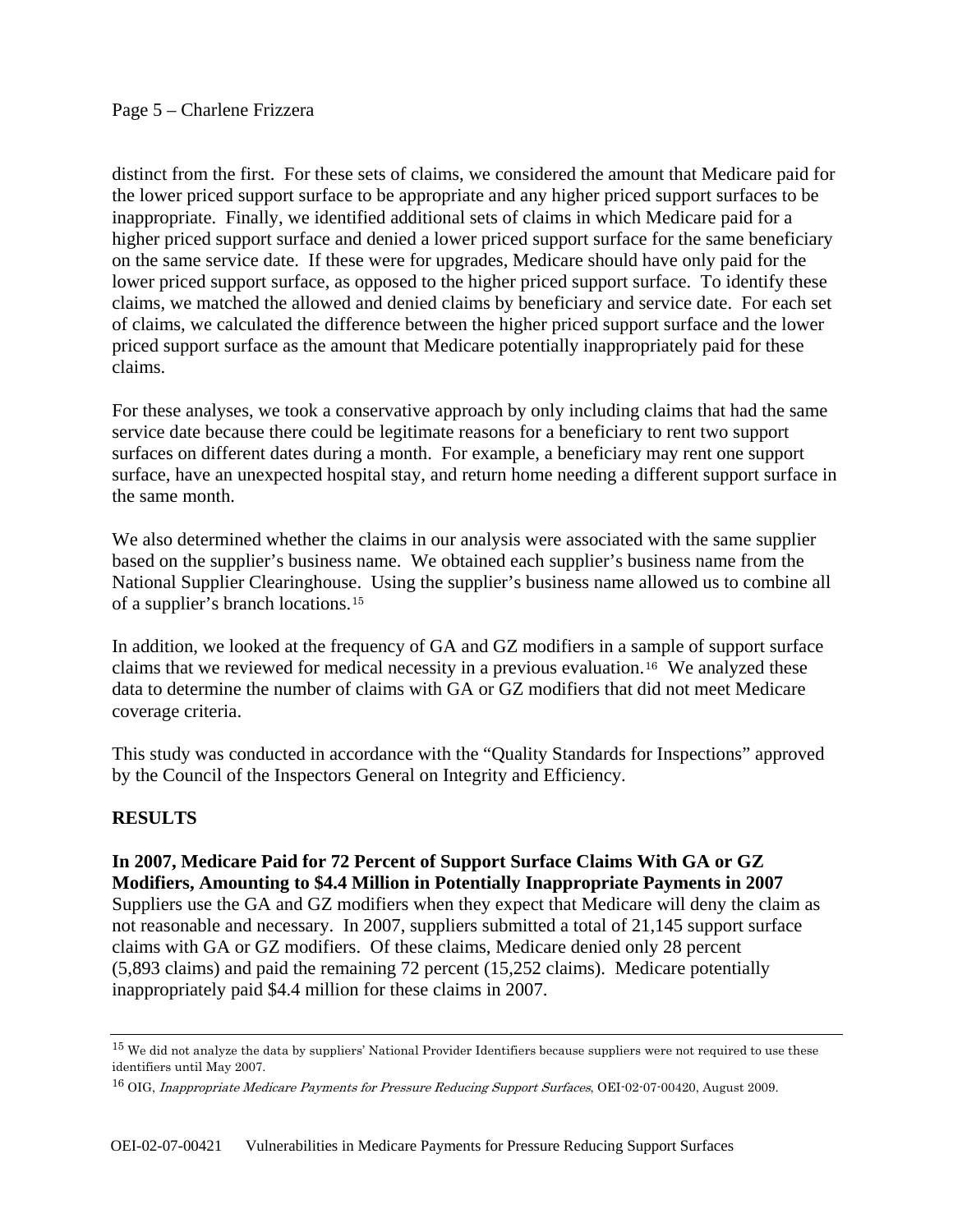#### Page 6 – Charlene Frizzera

The 15,252 paid claims represented 3 percent of all paid support surface claims in 2007. Almost all of these claims had a GA modifier (15,211 claims), whereas 41 claims had a GZ modifier. See Table 1. These claims were from all four DME MAC regions. However, 11 percent of these claims were submitted by a single supplier.

| Table 1: Claims with GA or GZ modifiers |                         |                                            |  |  |
|-----------------------------------------|-------------------------|--------------------------------------------|--|--|
|                                         | <b>Number of claims</b> | <b>Potential inappropriate</b><br>payments |  |  |
| Claims with GA modifiers                | 15,211                  | \$4,355,780                                |  |  |
| Claims with GZ modifiers                | 41                      | \$30,031                                   |  |  |
| Total                                   | 15.252                  | \$4,385,811                                |  |  |

Source: OIG analysis of pressure reducing support surface claims, 2009.

In addition, in our sample of support surface claims that we reviewed for medical necessity, we found that 13 claims in our sample of 387 had a GA modifier.<sup>[17](#page-5-0)</sup> Of these, 11 did not meet Medicare coverage criteria. Specifically, five were medically unnecessary, four were completely undocumented, and two were insufficiently documented to determine medical necessity. The remaining two claims met Medicare coverage criteria.

#### **Suppliers Submitted Few Claims With Modifiers Indicating That They Provided Upgrades**

Suppliers can use GA and GZ modifiers with a GK modifier on an associated claim to indicate that they provided an upgrade to the beneficiary. In 2007, suppliers submitted only four claims with GA or GZ modifiers that had a second claim with a GK modifier. Medicare paid all four of these claims appropriately by reimbursing only the second claim. Since this was relatively uncommon, it could mean that some of the claims with GA or GZ modifiers were, in fact, for upgrades in which supplier did not include a GK modifier on an associated claim.

# **For a Number of Other Claims, Medicare Inappropriately Paid for More Than One Support Surface for the Same Beneficiary on the Same Service Date**

Medicare should pay for only one support surface for the same beneficiary on the same service date. For 145 sets of claims, Medicare paid for two support surfaces within the same group for the same beneficiary on the same service date. For another four sets of claims, Medicare paid for three support surfaces for the same beneficiary on the same service date. As shown in Table 2, most of these sets of claims were for Group 1 support surfaces. In total, these sets of claims amounted to \$39,380 in inappropriate payments.

<span id="page-5-0"></span><sup>17</sup> None of the claims in this sample had a GZ modifier.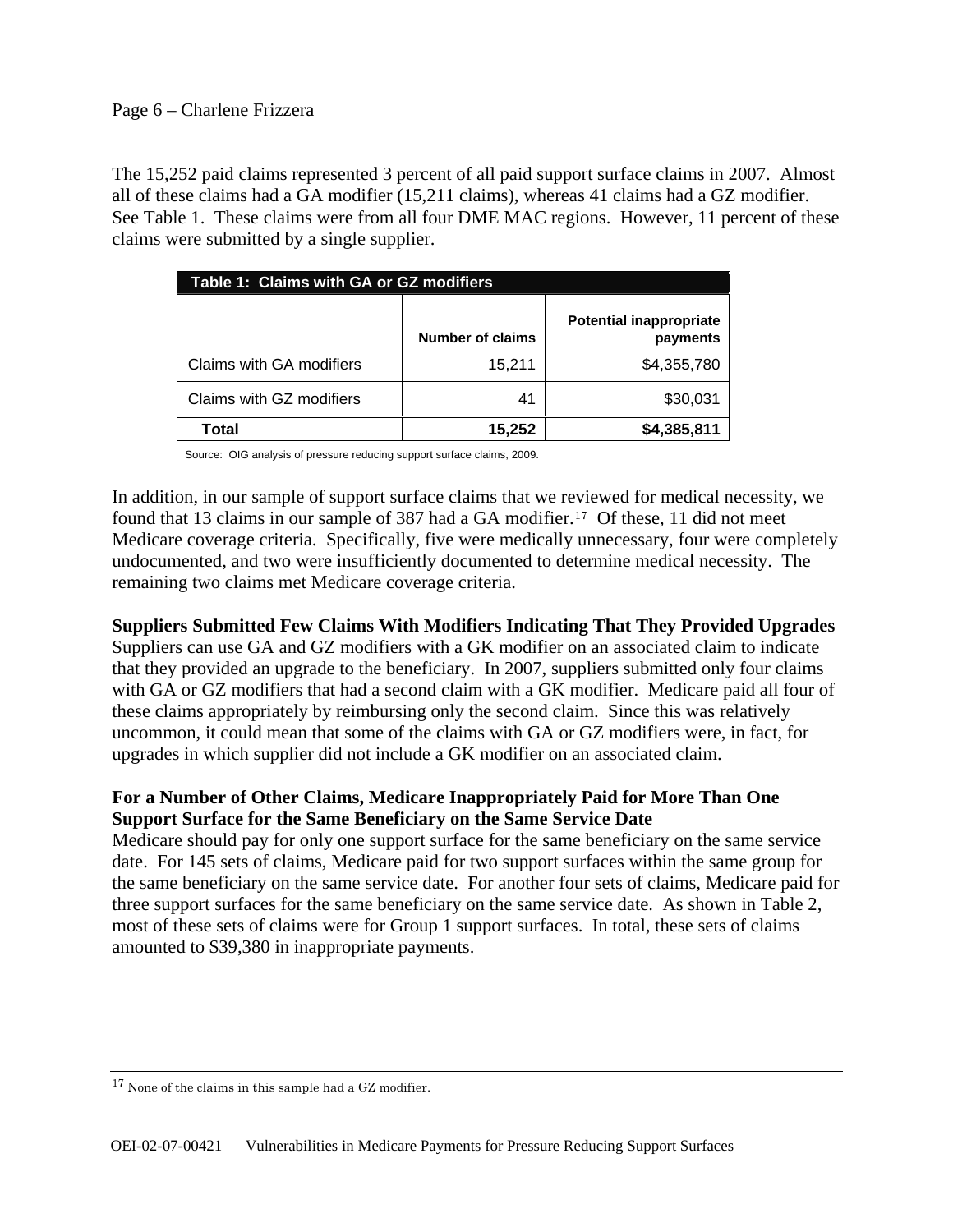#### Page 7 – Charlene Frizzera

| Table 2: Sets of claims for two or more support surfaces within the same<br>group for the same beneficiary |                       |                        |  |  |
|------------------------------------------------------------------------------------------------------------|-----------------------|------------------------|--|--|
|                                                                                                            | <b>Sets of claims</b> | Inappropriate payments |  |  |
| Sets of claims for two or more<br>Group 1 support surfaces                                                 | 106                   | \$7,587                |  |  |
| Sets of claims for two or more<br>Group 2 support surfaces                                                 | 42                    | \$29,027               |  |  |
| Sets of claims for two or more<br>Group 3 support surfaces                                                 | 1                     | \$2,766                |  |  |
| Total                                                                                                      | 149                   | \$39,380               |  |  |

Source: OIG analysis of pressure reducing support surface claims, 2009.

In addition, for 31 sets of claims, Medicare paid for both a Group 1 and a Group 2 support surface for the same beneficiary on the same service date. See Table 3. For three other sets of claims, Medicare paid for both a Group 2 and a Group 3 support surface. Medicare should not have paid for two support surfaces for the same beneficiary on the same service date. If these claims were for upgrades, Medicare should have only paid for the lower priced support surface, unless the higher priced surface was found to be medically necessary. In total, these sets of claims amounted to \$29,405 in inappropriate payments in 2007.

| Table 3: Sets of claims for two different groups of support surfaces<br>for the same beneficiary |                |                        |  |
|--------------------------------------------------------------------------------------------------|----------------|------------------------|--|
|                                                                                                  | Sets of claims | Inappropriate payments |  |
| Sets of claims for Group 1 and<br>Group 2 support surfaces                                       | 31             | \$20,551               |  |
| Sets of claims for Group 2 and<br>Group 3 support surfaces                                       | 3              | \$8.854                |  |
| Total                                                                                            | 34             | \$29,405               |  |

Source: OIG analysis of pressure reducing support surface claims, 2009.

# **In Several Other Instances, Medicare Paid for a Higher Priced Support Surface, as Opposed to a Lower Priced Support Surface**

For another 91 sets of claims, Medicare paid the claim for a higher priced support surface and denied one or more claims for a lower priced support surface that was for the same beneficiary on the same service date. As shown in Table 4, for 64 sets of claims, Medicare paid for a Group 2 support surface and denied one or more claims for a Group 1 support surface. For 27 sets of claims, Medicare paid for a Group 3 support surface and denied one or more claims for a Group 2 support surface. Two suppliers submitted these 27 sets of claims.

If these were for upgrades, Medicare should have only paid for the lower priced support surface, as opposed to the higher priced support surface, unless the higher priced surface was found to be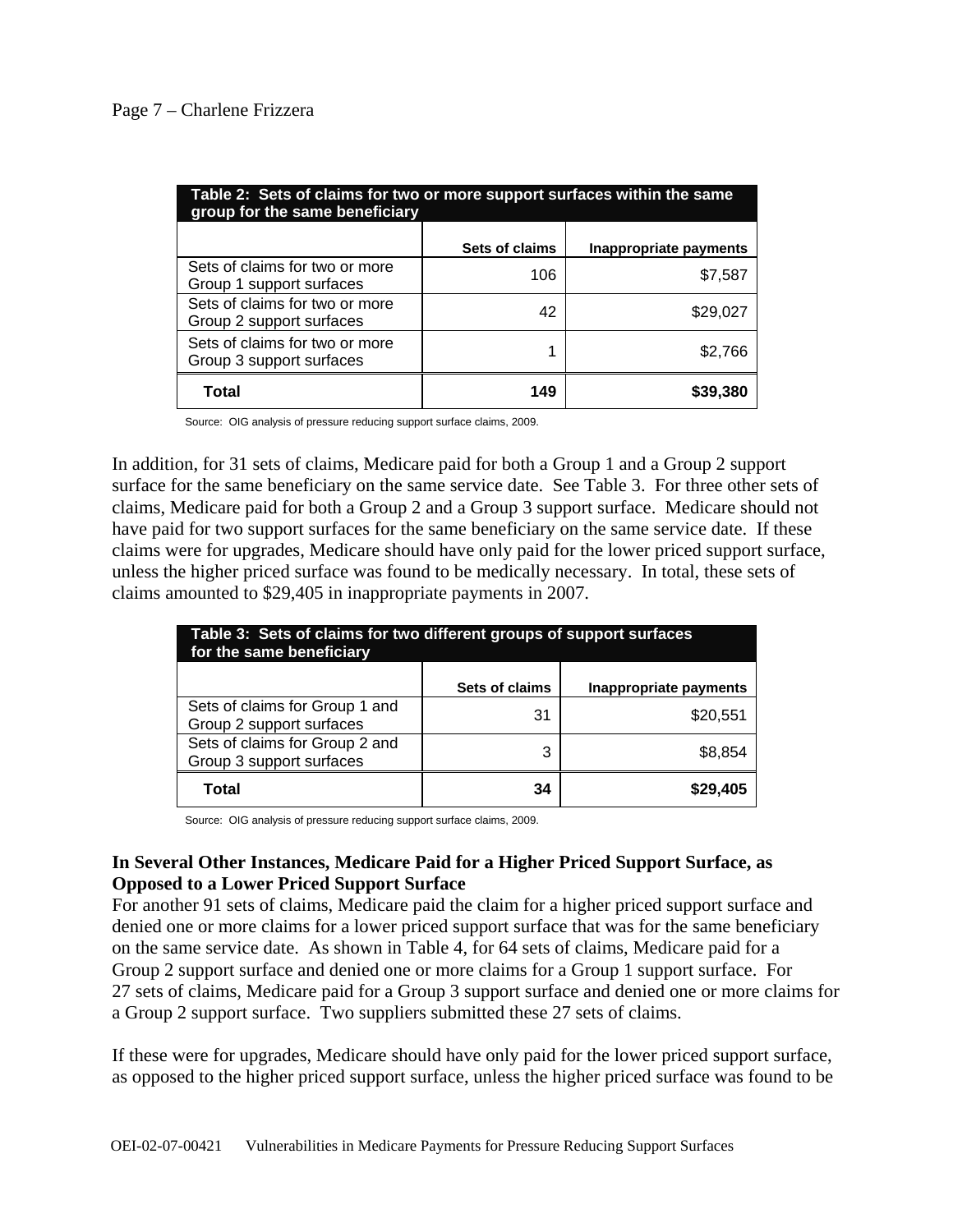#### Page 8 – Charlene Frizzera

medically necessary. These sets of claims amounted to an additional \$73,022 in potentially inappropriate payments in 2007.

| Table 4: Sets of claims in which Medicare paid for a higher priced<br>support surface, as opposed to a lower priced support surface |                |                                            |  |  |
|-------------------------------------------------------------------------------------------------------------------------------------|----------------|--------------------------------------------|--|--|
|                                                                                                                                     | Sets of claims | <b>Potential inappropriate</b><br>payments |  |  |
| Group 2 was paid, Group 1 was<br>denied                                                                                             | 64             | \$25,997                                   |  |  |
| Group 3 was paid, Group 2 was<br>denied                                                                                             | 27             | \$47.025                                   |  |  |
| Total                                                                                                                               | 91             |                                            |  |  |

Source: OIG analysis of pressure reducing support surface claims, 2009.

# **CONCLUSION**

We found that in 2007, Medicare paid for 72 percent of all support surface claims with GA or GZ modifiers. Suppliers use these modifiers when they expect that Medicare will deny the claim as not reasonable and necessary. Medicare potentially inappropriately paid \$4.4 million for these claims. In addition, suppliers submitted only four claims for upgrades in 2007, indicating that they may not be using the appropriate modifiers when providing upgrades.

Further, for a number of other claims, Medicare inappropriately paid for more than one support surface for the same beneficiary on the same service date. Some of these claims were for support surfaces within the same group, whereas others were for support surfaces in two different groups. In total, these claims amounted to \$68,785 in inappropriate payments in 2007. In several other instances, Medicare paid for a higher priced support surface, as opposed to a lower priced support surface. These claims amounted to an additional \$73,022 in potentially inappropriate payments.

Taken together, these results indicate that DME MACs may not have appropriate safeguards in place to pay for Part B claims with GA or GZ modifiers. They also show that the DME MACs do not have controls in place to flag claims for multiple support surfaces for the same beneficiary on the same service date. Further, the results demonstrate that suppliers may need further instructions on the appropriate use of these modifiers when they provide upgraded items to beneficiaries.

It is important to note that these modifiers can be used for other DME items, such as wheelchairs, hospitals beds, and prosthetics and for Part B services. In response, we plan to conduct additional work on these modifiers for other items and services. We will also refer the suppliers associated with the claims in the current analysis to CMS in a separate memorandum.